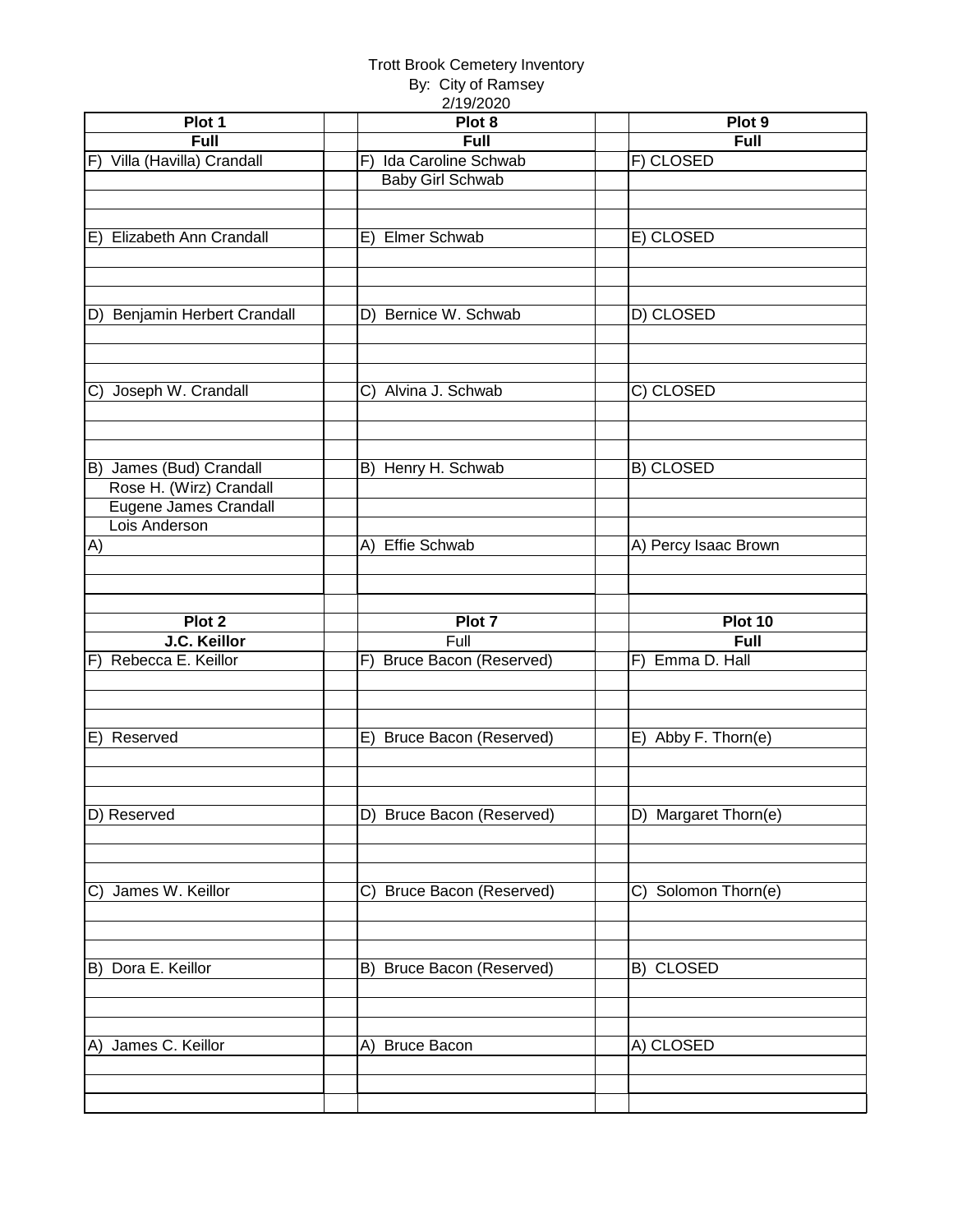| Plot 3                                       | 21192020<br>Plot 6   | Plot 11                            |
|----------------------------------------------|----------------------|------------------------------------|
| <b>Alfred Keillor</b>                        |                      | Full                               |
| F) Bernice Keillor Johnson                   | F) Ronald M. Canner  | F) David Littlefield (Reserved)    |
|                                              |                      |                                    |
|                                              |                      |                                    |
|                                              |                      |                                    |
|                                              |                      |                                    |
| Reserved<br>E)                               | E) Marilyn F. Canner | David Littlefield (Reserved)<br>E) |
|                                              |                      |                                    |
|                                              |                      |                                    |
|                                              |                      |                                    |
| D) Alfred L. Keillor                         | D)                   | D) Janet Martin (Reserved)         |
|                                              |                      |                                    |
|                                              |                      |                                    |
|                                              |                      |                                    |
| C) Reserved                                  | C)                   | C) Janet Martin (Reserved)         |
|                                              |                      |                                    |
|                                              |                      |                                    |
|                                              |                      |                                    |
|                                              |                      |                                    |
| B) Amelia Luthi Keillor                      | B) Unknown           | B)<br>Allen Sorteberg              |
|                                              |                      |                                    |
|                                              |                      |                                    |
|                                              |                      |                                    |
| Reserved<br>A)                               | A)                   | A) Elaine Sorteberg                |
|                                              |                      |                                    |
|                                              |                      |                                    |
|                                              |                      |                                    |
| Plot 4                                       | Plot 5               | Plot 12                            |
|                                              |                      |                                    |
| F) Robert E. Keillor                         | F) Rett P. Quimby    | F)                                 |
|                                              |                      |                                    |
|                                              |                      |                                    |
|                                              |                      |                                    |
|                                              |                      |                                    |
|                                              |                      |                                    |
| E) Flora L. Keillor                          | E) Closed            | E) James R & Jill A Morris         |
|                                              |                      | (Reserved)                         |
|                                              |                      |                                    |
|                                              |                      |                                    |
| D) William Bruce Keillor                     | D) Closed            | D)                                 |
|                                              |                      |                                    |
|                                              |                      |                                    |
|                                              |                      |                                    |
|                                              |                      |                                    |
| Timothy J. Keillor(Reserved)<br>$\mathsf{C}$ | C)                   | $\mathcal{C}$                      |
|                                              |                      |                                    |
|                                              |                      |                                    |
|                                              |                      |                                    |
| B) Susan L. Keillor(Reserved)                | B)                   | B)                                 |
|                                              |                      |                                    |
|                                              |                      |                                    |
|                                              |                      |                                    |
| A) John Butterfield                          | A)                   | A)                                 |
|                                              |                      |                                    |
|                                              |                      |                                    |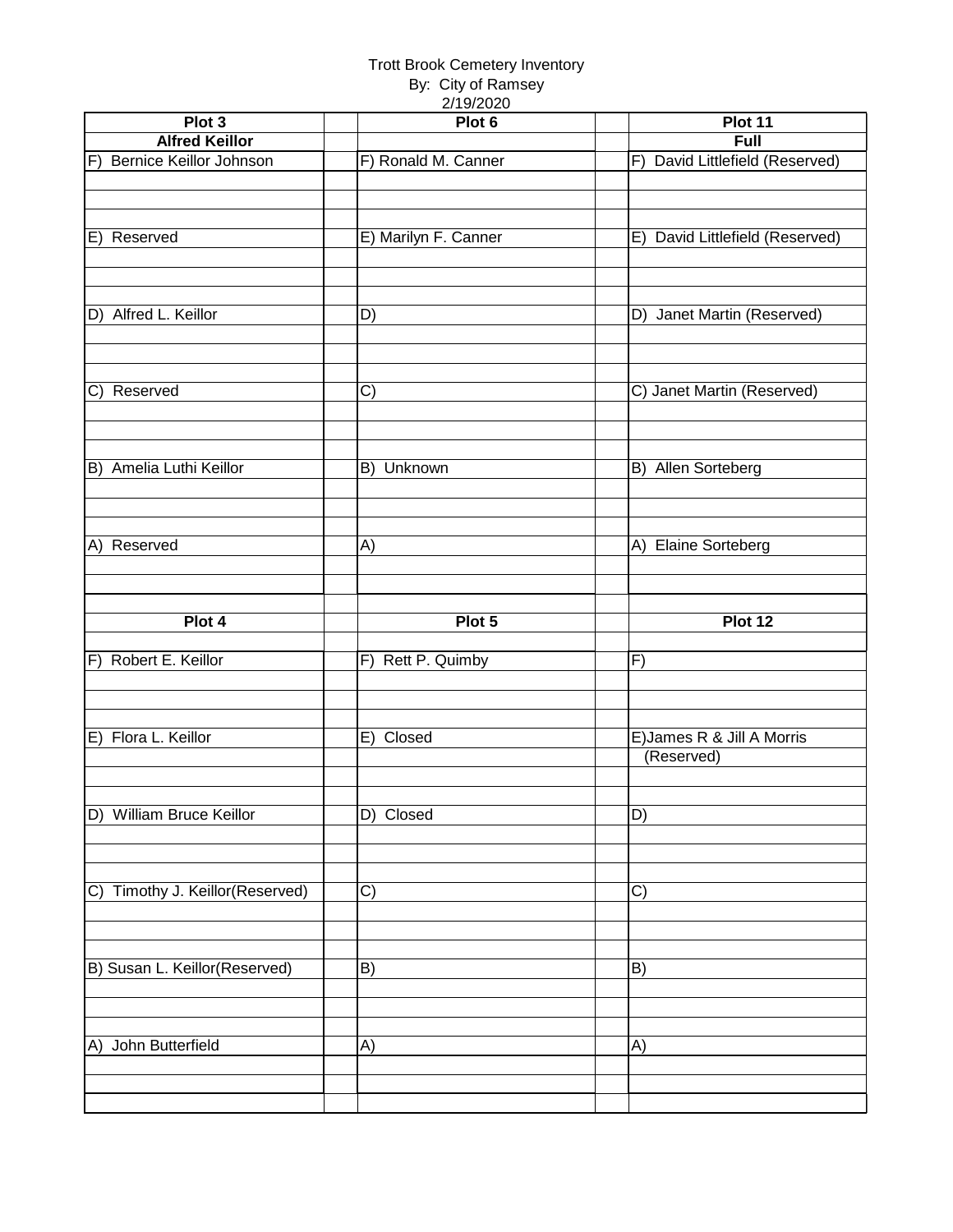| Plot 14                      | $\mathbf{r}$ , $\mathbf{v}$ , $\mathbf{r}$<br>Plot 19 | Plot 22                    |
|------------------------------|-------------------------------------------------------|----------------------------|
| Full                         |                                                       | Full                       |
| F) Andrew Luthi              | F) Jesse Hill                                         | F) Baby Littlefield        |
|                              |                                                       | <b>Baby Littlefield</b>    |
|                              |                                                       |                            |
|                              |                                                       |                            |
| E) Albert Luthi              | E)                                                    | E) Leonidas M. Littlefield |
|                              |                                                       |                            |
|                              |                                                       |                            |
|                              |                                                       |                            |
| D) Guy Luthi                 | D)                                                    | D) Dorothy Littlefield     |
|                              |                                                       |                            |
|                              |                                                       |                            |
|                              |                                                       |                            |
|                              |                                                       |                            |
| <b>Infant Luthi</b><br>C)    | C)                                                    | C) Samuel Littlefield      |
|                              |                                                       |                            |
|                              |                                                       |                            |
|                              |                                                       |                            |
| B) James Luthi               | B)                                                    | B) Sarah B. Littlefield    |
|                              |                                                       |                            |
|                              |                                                       |                            |
|                              |                                                       |                            |
| A) Minnie Luthi              | A)                                                    | A) Samuel Littlefield Jr.  |
|                              |                                                       |                            |
|                              |                                                       |                            |
|                              |                                                       |                            |
|                              |                                                       |                            |
| Plot 13                      | Plot 20                                               | Plot 21                    |
| Full                         |                                                       |                            |
| F) Mrs. Isaac (Annie) Nelson | F)                                                    | F)                         |
|                              |                                                       |                            |
|                              |                                                       |                            |
|                              |                                                       |                            |
|                              |                                                       |                            |
| E) CLOSED                    | E) Kevin Robinson                                     | E)                         |
|                              |                                                       |                            |
|                              |                                                       |                            |
|                              |                                                       |                            |
|                              | $\overline{D}$                                        | D) William Varney          |
|                              |                                                       |                            |
| D) CLOSED                    |                                                       |                            |
|                              |                                                       |                            |
| C) CLOSED                    | C) Margaret Johnson                                   | $\overline{C}$             |
|                              |                                                       |                            |
|                              |                                                       |                            |
|                              |                                                       |                            |
| <b>B) CLOSED</b>             | B)                                                    | B)                         |
|                              |                                                       |                            |
|                              |                                                       |                            |
|                              |                                                       |                            |
| A) CLOSED                    | A)                                                    | A)                         |
|                              |                                                       |                            |
|                              |                                                       |                            |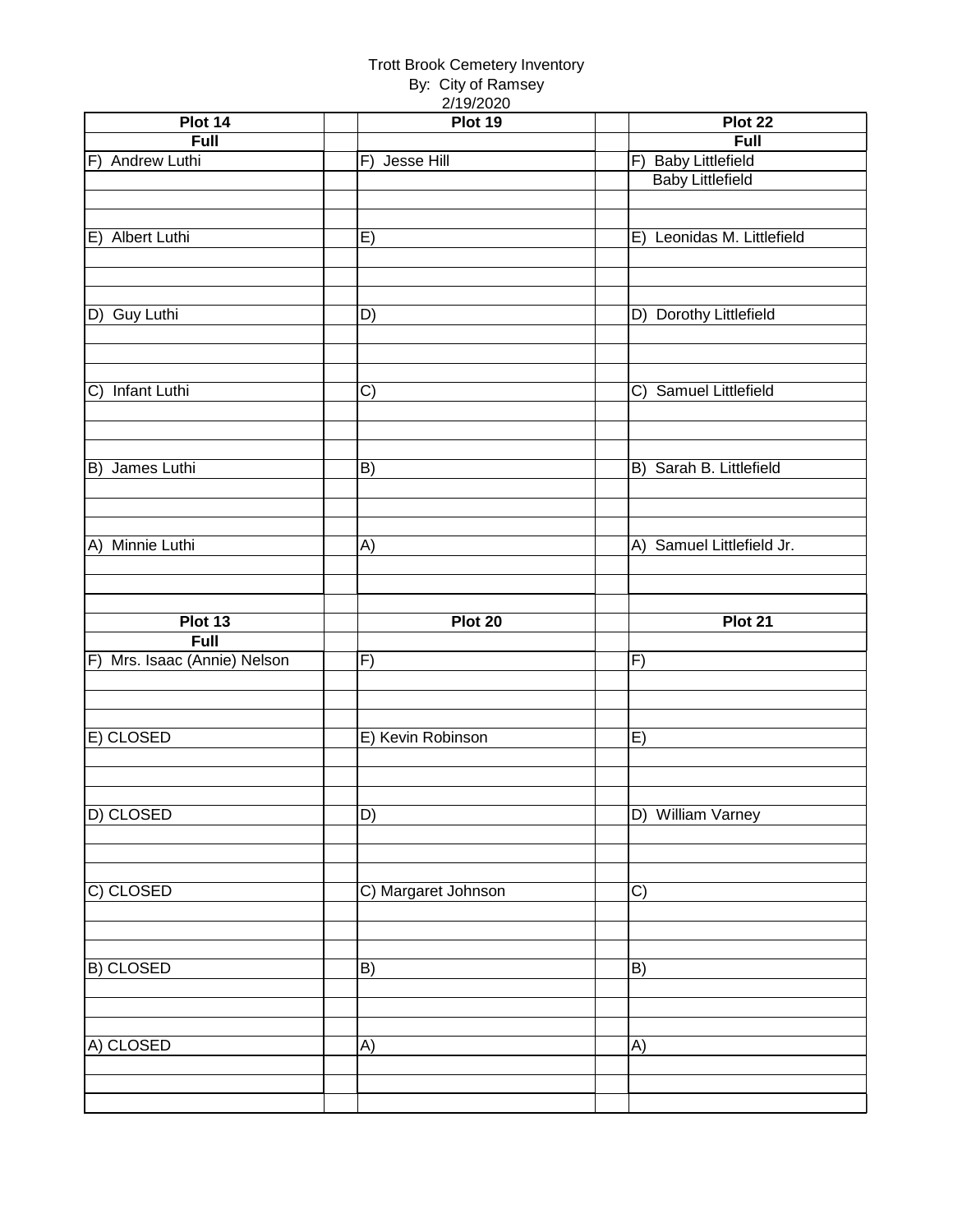|                       | <b>Trott Brook Cemetery Inventory</b><br>By: City of Ramsey |                                  |
|-----------------------|-------------------------------------------------------------|----------------------------------|
| Plot 16               | 2/19/2020<br>Plot 17                                        | Plot 24                          |
|                       |                                                             | Full                             |
| $\overline{F}$        | <b>Ruth Demarest</b><br>F)                                  | F) Henry Sproul                  |
| $\overline{E}$        | E)                                                          | E) Rachel Hagerty                |
| D)                    | D)                                                          | John Hagerty<br>D)               |
| $\overline{C}$        | Seleda B. Clinch<br>C)                                      | <b>Henry Alfred Sproul</b><br>C) |
| B)                    | B) Edgar S. Clinch                                          | B) Elizabeth (Sproul) Weeks      |
| A)                    | A) Franklin Demarest                                        | A) Anna (Sproul) Noggle          |
|                       |                                                             |                                  |
| Plot 15               | Plot 18                                                     | Plot 23                          |
| Full                  |                                                             |                                  |
| F) Gust Swanson       | F)                                                          | F) Mary E. Hunt                  |
|                       |                                                             |                                  |
|                       |                                                             |                                  |
| E) Manley Swanson     | E) Priscilla McLeod                                         | E) James Hunt                    |
|                       |                                                             |                                  |
|                       |                                                             |                                  |
| D) Andrew Swanson     | D) August (Angus) Mcleod                                    | D) CLOSED                        |
|                       |                                                             |                                  |
|                       |                                                             |                                  |
| C) Richard W. Swanson | C)                                                          | C) CLOSED                        |
|                       |                                                             |                                  |
|                       |                                                             |                                  |
| B) Anna Swanson       | B)                                                          | B) William E. Keillor            |
|                       |                                                             |                                  |
|                       |                                                             |                                  |
| A) Minnie Swanson     | A)                                                          | A) Mary Jane Keillor             |
|                       |                                                             |                                  |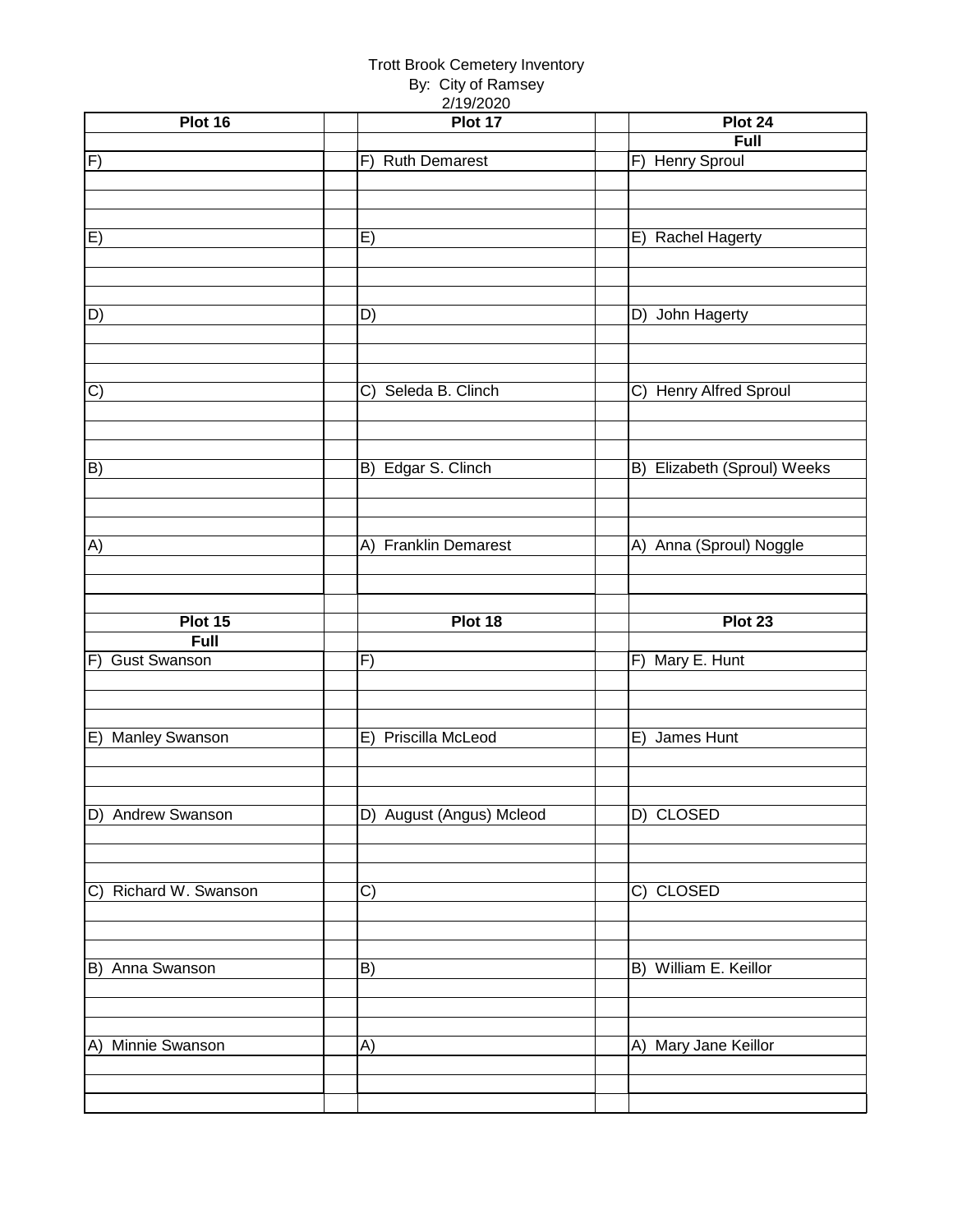| Plot 25                           | 2/19/2020<br>Plot 32            | Plot 33                       |
|-----------------------------------|---------------------------------|-------------------------------|
|                                   | Full                            | Full                          |
| F) Thomas I. Webb                 | Margarett (Flint) Merrill<br>F) | F) LaVern Edw. Cleator        |
|                                   |                                 |                               |
|                                   |                                 |                               |
|                                   |                                 |                               |
| E) Nellie Merrill                 | Sarah Merrill<br>E)             | E) Warren Cleator (Reserved)  |
|                                   |                                 |                               |
|                                   |                                 |                               |
|                                   |                                 |                               |
| D) William L. Merrill             | D) Charles E. Merrill           | D) Warren Cleator (Reserved)  |
|                                   |                                 |                               |
|                                   |                                 |                               |
|                                   |                                 |                               |
| $\vert C)$                        | C) Sarah W. (Berry) Merrill     | C) Jon Cleator                |
|                                   |                                 |                               |
|                                   |                                 |                               |
|                                   |                                 |                               |
| B)                                | B) Peter Merrill                | B) Warren Cleator (Reserved)  |
|                                   |                                 |                               |
|                                   |                                 |                               |
|                                   |                                 |                               |
| A)                                | A) Lovina Merrill               | A) Warren Cleator (Reserved)  |
|                                   |                                 |                               |
|                                   |                                 |                               |
| Plot 26                           | Plot 31                         | Plot 34                       |
|                                   |                                 |                               |
|                                   |                                 |                               |
|                                   |                                 |                               |
| IF)<br>Jeff & Melissa Blumenshine | F) Laura A. Kelsey              | F)Susan Butler (Reserved)     |
| (Reserved)                        |                                 |                               |
|                                   |                                 |                               |
| E)                                | E)                              | E)Spencer Butler (Reserved)   |
|                                   |                                 |                               |
|                                   |                                 |                               |
|                                   |                                 |                               |
| D)                                | D)                              | D)                            |
|                                   |                                 |                               |
|                                   |                                 |                               |
|                                   |                                 |                               |
| $\overline{C}$                    | C)                              | $\mathcal{C}$                 |
|                                   |                                 |                               |
|                                   |                                 |                               |
|                                   |                                 |                               |
| B)                                | B)                              | <b>B)Jane Davis (Reseved)</b> |
|                                   |                                 |                               |
|                                   |                                 |                               |
|                                   |                                 |                               |
| A)                                | A)                              | A) Wayne Davis (Reserved)     |
|                                   |                                 |                               |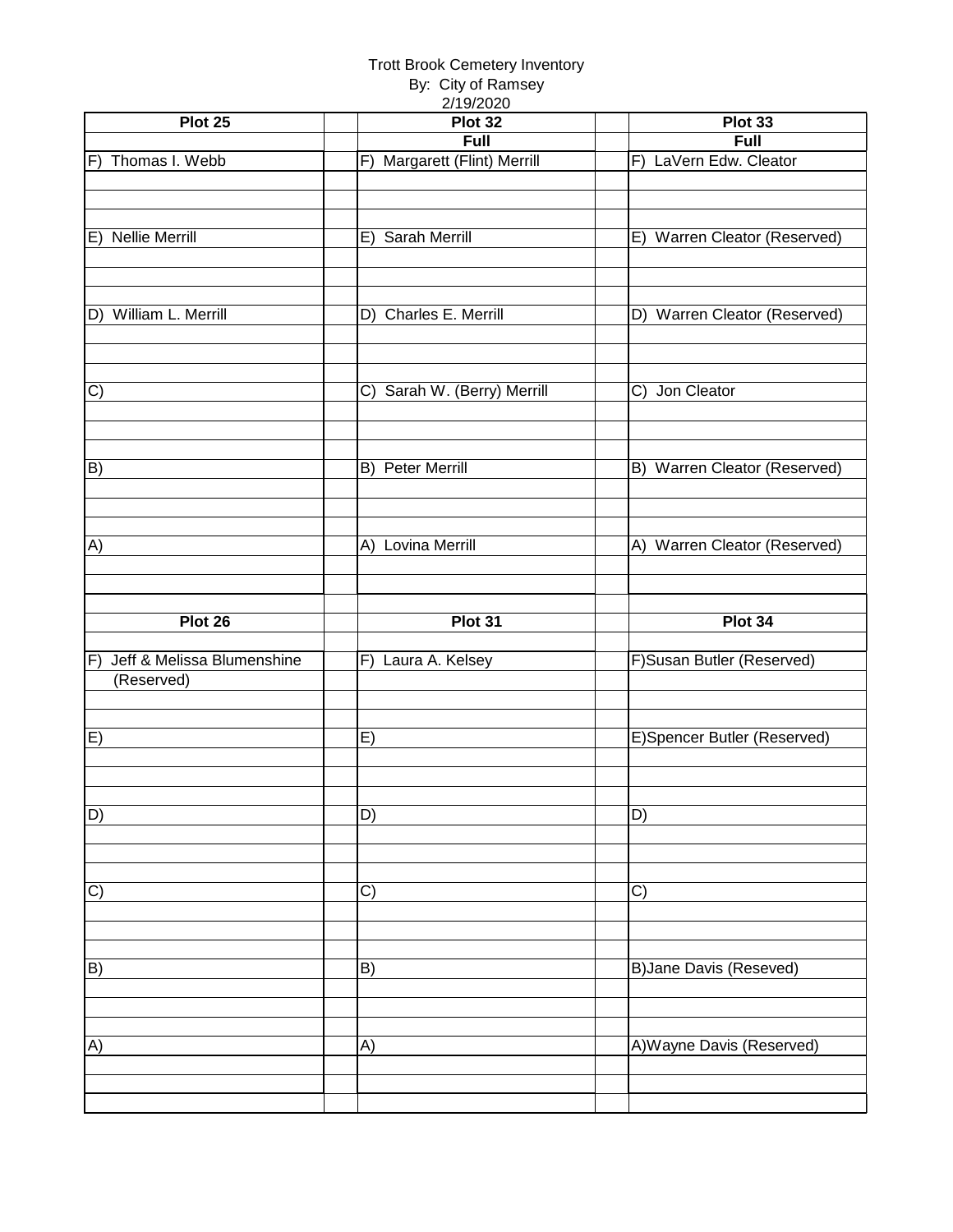| Plot 27                         | $-1101 - 010$<br>Plot 30        | Plot 35                        |
|---------------------------------|---------------------------------|--------------------------------|
| Full                            |                                 |                                |
|                                 |                                 |                                |
| F) Sarah (Porter) Tennison      | John Shanon Loucks<br>F)        | F) Herman McKenney             |
|                                 |                                 |                                |
|                                 |                                 |                                |
|                                 |                                 |                                |
| E) CLOSED                       | Joseph Jacob Loucks<br>E)       | E) Melvin McKenney             |
|                                 |                                 |                                |
|                                 |                                 |                                |
|                                 |                                 |                                |
|                                 |                                 |                                |
| D) Zilpha (Trott) Tennison      | D) William E. Loucks            | D)                             |
|                                 |                                 |                                |
|                                 |                                 |                                |
|                                 |                                 |                                |
| $\overline{C}$<br><b>CLOSED</b> | C) Amelia Jane (Keillor) Loucks | C)                             |
|                                 |                                 |                                |
|                                 |                                 |                                |
|                                 |                                 |                                |
|                                 |                                 |                                |
| B) Bertha E. Porter             | B)                              | B) Mary Ellen (McKenney) Giles |
|                                 |                                 |                                |
|                                 |                                 |                                |
|                                 |                                 |                                |
|                                 |                                 |                                |
| A) Babies of Joseph Trott       | A) Deanna Darby                 | A)                             |
|                                 |                                 |                                |
|                                 |                                 |                                |
|                                 |                                 |                                |
|                                 |                                 |                                |
|                                 |                                 |                                |
| Plot 28                         | Plot 29                         | Plot 36                        |
|                                 |                                 | <b>Full</b>                    |
| F) Luwilda A. Varney            | F) Unknown                      | F) Roy Pearson                 |
|                                 |                                 |                                |
|                                 | cement border                   |                                |
|                                 |                                 |                                |
|                                 |                                 |                                |
| E) Isaac Varney                 | E)Unknown                       | E) Ruthe Pearson               |
|                                 |                                 |                                |
|                                 | cement border                   |                                |
|                                 |                                 |                                |
| $\boxed{\mathsf{D}}$            | D) CLOSED                       | D) Anthony T. Spurrell         |
|                                 |                                 |                                |
|                                 |                                 |                                |
|                                 |                                 |                                |
|                                 |                                 |                                |
| C)                              | C)                              | C) Corva Spurrell              |
|                                 |                                 |                                |
|                                 |                                 |                                |
|                                 |                                 |                                |
| $\boxed{B}$                     | B)                              | B) Isaac Spurrell              |
|                                 |                                 |                                |
|                                 |                                 |                                |
|                                 |                                 |                                |
|                                 |                                 |                                |
| A)                              | A)                              | A) Rosina S. (Bragg) Spurrell  |
|                                 |                                 |                                |
|                                 |                                 |                                |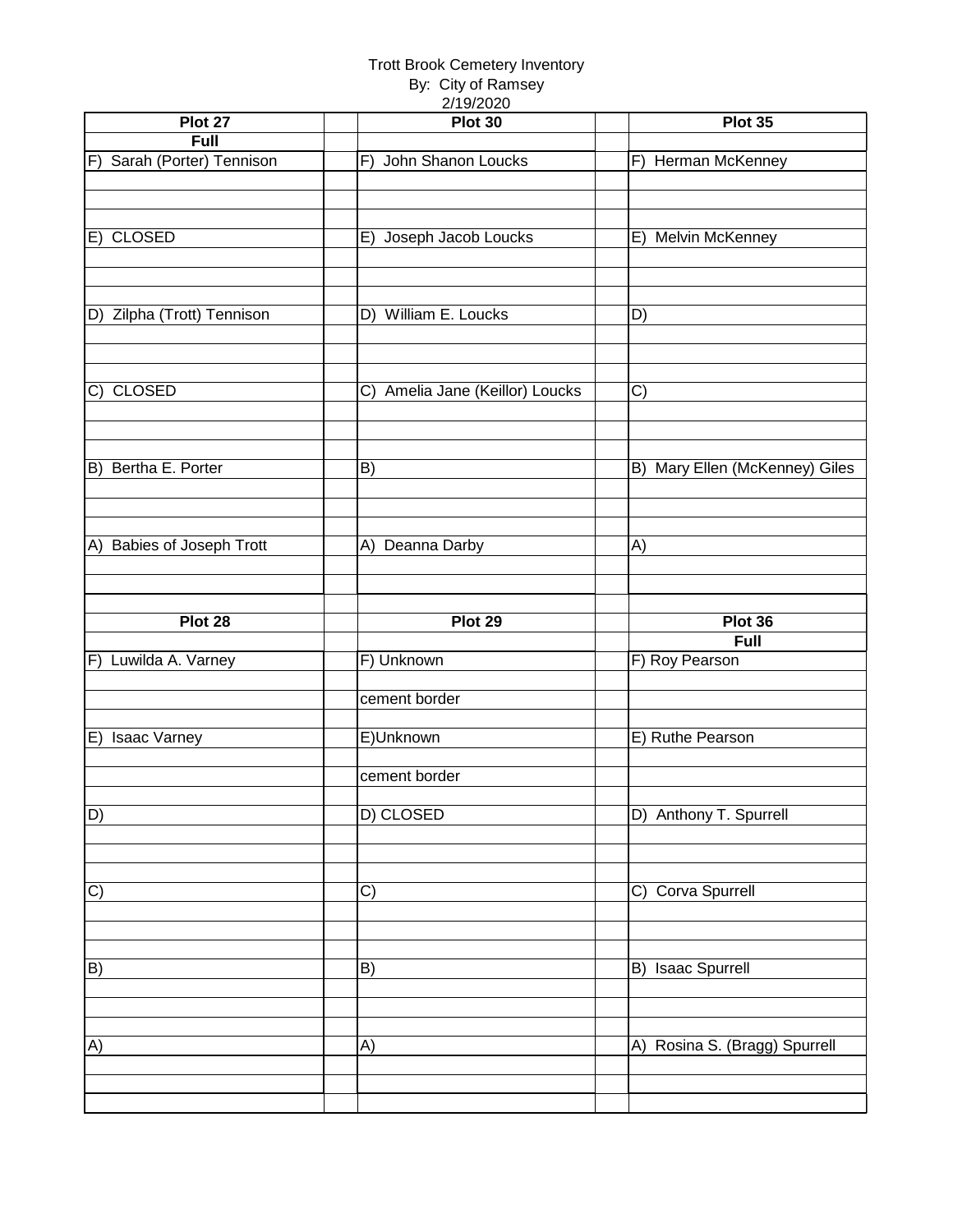| Plot 38                                  | 211312020<br>Plot 43     | Plot 46                        |
|------------------------------------------|--------------------------|--------------------------------|
| Full                                     |                          | <b>Arthur Whipple</b>          |
| <b>Myrtle Ringhand</b><br>$\overline{F}$ | $\overline{F}$           | Reserved<br>$\overline{F}$     |
|                                          |                          |                                |
|                                          |                          |                                |
|                                          |                          |                                |
| E) Lillian Ringhand                      | E)                       | E) Reserved                    |
|                                          |                          |                                |
|                                          |                          |                                |
|                                          |                          |                                |
| D) Elizabeth Ringhand                    | D)                       | D) Arthur C. Whipple           |
|                                          |                          |                                |
|                                          |                          |                                |
|                                          |                          |                                |
| C) William Emery Ringhand                | C)                       | C) Olive Jane Golder           |
|                                          |                          |                                |
|                                          |                          |                                |
|                                          |                          |                                |
| B) Susanna Ringhand                      | B) Mary Ellen Bradley    | <b>Michael Golder</b><br>B)    |
|                                          |                          |                                |
|                                          |                          |                                |
|                                          |                          |                                |
| A) August Ringhand                       | A) William Henry Bradley | A) Reserved                    |
|                                          |                          |                                |
|                                          |                          |                                |
|                                          |                          |                                |
|                                          |                          |                                |
|                                          |                          |                                |
| Plot 37                                  | Plot 44                  | Plot 45                        |
| Full                                     |                          | F)                             |
| F) CLOSED                                | F) Stella Ringhand       |                                |
|                                          |                          |                                |
|                                          |                          |                                |
| E) Ruth E. Prodger                       | E) Arthur E. Prodger     | E)                             |
|                                          |                          |                                |
|                                          |                          |                                |
|                                          |                          |                                |
| D) Frederick H. Prodger                  | D)                       | D)                             |
|                                          |                          |                                |
|                                          |                          |                                |
|                                          |                          |                                |
| C) James A. Prodger                      | C)                       | C)                             |
|                                          |                          |                                |
|                                          |                          |                                |
|                                          |                          |                                |
| B) Mary E. (Ringhand) Prodger            | B)                       | B)Marjorie Johnson (Reserved)  |
|                                          |                          |                                |
|                                          |                          |                                |
|                                          |                          |                                |
| A) William E. Prodger                    | A)                       | A) David L. Johnson (Reserved) |
|                                          |                          |                                |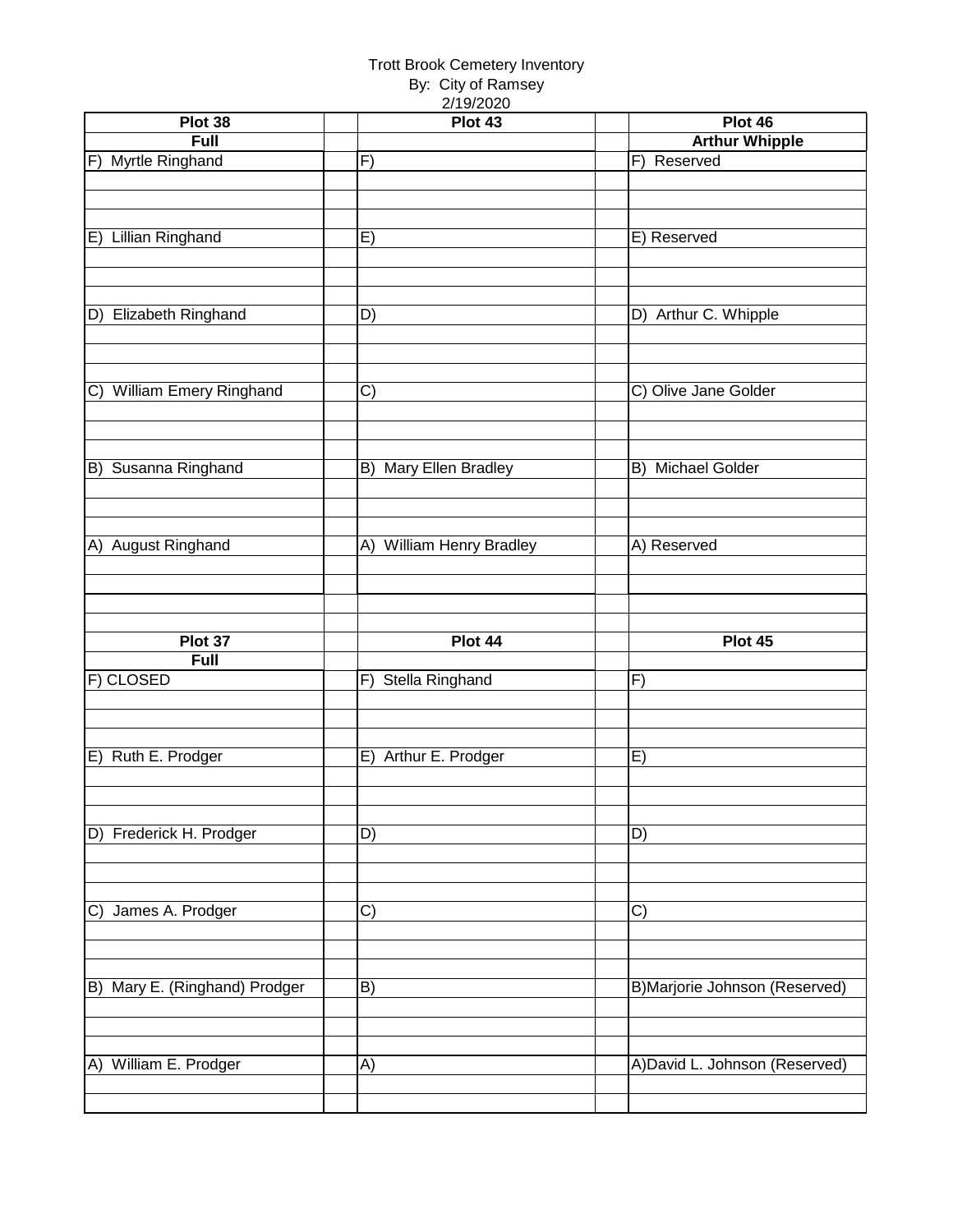| Plot 40                         | 27 I JI ZUZU<br>Plot 41       | Plot 48                    |
|---------------------------------|-------------------------------|----------------------------|
| Full                            |                               |                            |
| Ruth (Keillor) Blumer<br>F)     | <b>Dennis Crowe</b><br>F)     | William G. Amies Sr.<br>F) |
|                                 |                               |                            |
|                                 |                               |                            |
|                                 |                               |                            |
| E) Raymond P. Blumer            | E)                            | Elsa Lilla Amies<br>E)     |
|                                 |                               |                            |
|                                 |                               |                            |
| D) Raymond Gerald Davis         | D) Philip Aldridge Johnson    | D)                         |
|                                 |                               |                            |
|                                 |                               |                            |
|                                 |                               |                            |
| C) Josephine (Keillor) Davis    | C) Calene A. Johnson          | C) Evan Alexander Johnson  |
|                                 | (Reserved)                    |                            |
|                                 |                               |                            |
|                                 |                               |                            |
| B) Robert James Davis (reserved | B) Eleanor Jeanette Johnson   | B)Isabelle K. Johnson      |
|                                 |                               | (Reserved)                 |
|                                 |                               |                            |
| A) Eunice Mary Davis            | A) Aldridge F. Johnson        | A)Dr. Daniel L. Johnson    |
|                                 |                               | (Reserved)                 |
|                                 |                               |                            |
|                                 |                               |                            |
|                                 |                               |                            |
|                                 |                               |                            |
| Plot 39                         | Plot 42                       | Plot 47                    |
|                                 |                               | R.W. Hunt                  |
| F) Carl A. Fischer (Reserved)   | F) Margaret Twiss (Reserved)  | F) Dorothy S. Hunt         |
|                                 |                               |                            |
|                                 |                               |                            |
|                                 |                               |                            |
| E)                              | E) John Twiss                 | James W. Hunt<br>E)        |
|                                 |                               |                            |
|                                 |                               |                            |
| $\overline{D}$                  | D)                            | D) Reserved                |
|                                 |                               |                            |
|                                 |                               |                            |
|                                 |                               |                            |
| C) Mary E. Dunnett              | C) Mark Sorteberg (Reserved)  | David W. Hunt<br>C)        |
|                                 |                               |                            |
|                                 |                               |                            |
|                                 |                               |                            |
| B) Ann Hunt (Reserved)          | B) Linda Robertson (Reserved) | B) Cora H. Hunt            |
|                                 |                               |                            |
|                                 |                               |                            |
| A) Merlin Hunt (Reserved)       | A) Linda Robertson (Reserved) | A) Rozel W. Hunt           |
|                                 |                               |                            |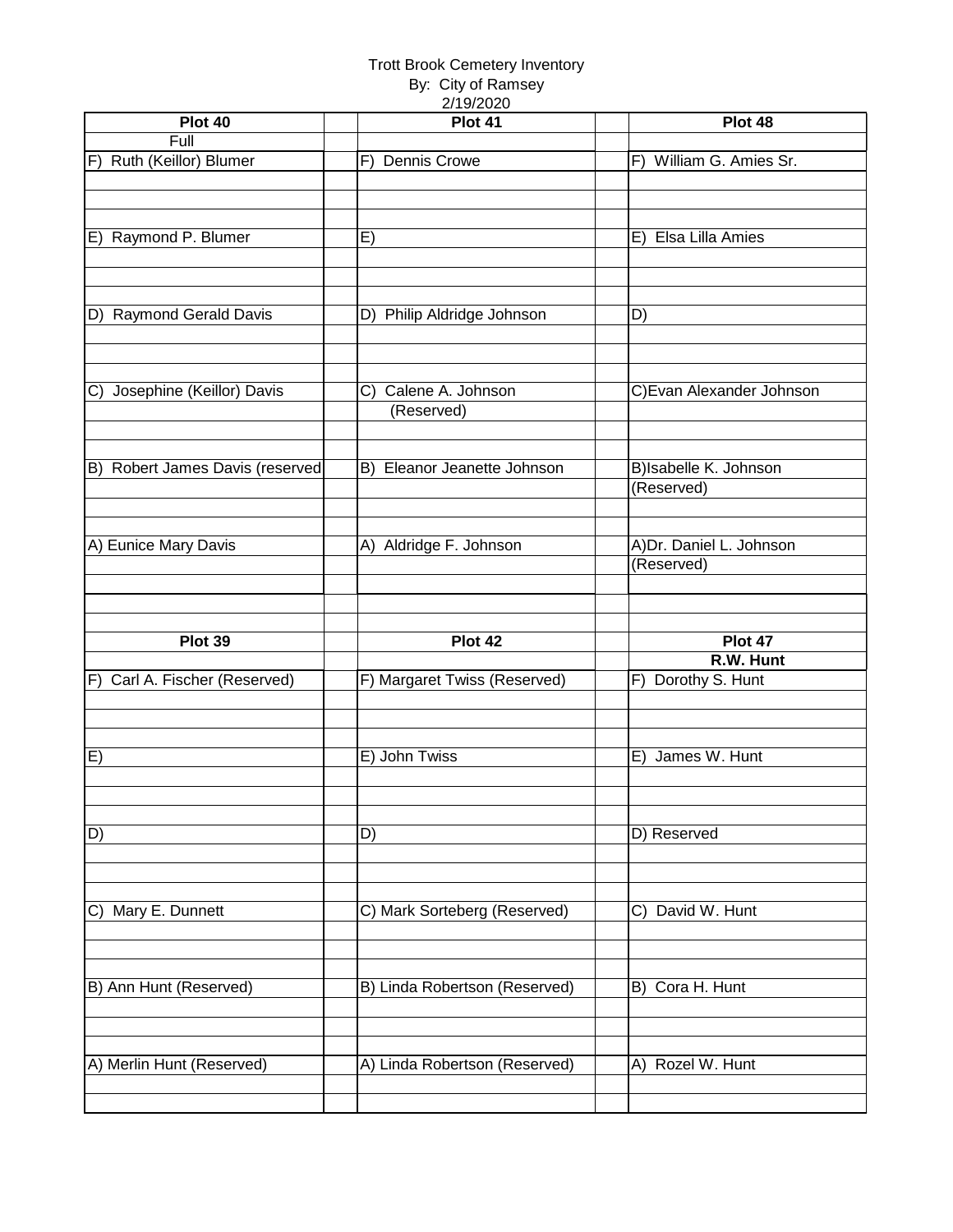| Plot 49                         | 2/19/2020<br>Plot 56         | Plot 57                           |
|---------------------------------|------------------------------|-----------------------------------|
| Full                            |                              |                                   |
| F) Harold R. Hunt               | F) Bruce Pearson(Reserved)   | F)                                |
|                                 |                              |                                   |
|                                 |                              |                                   |
|                                 |                              |                                   |
| E) Florence Hunt                | E)Dee Pearson(Reserved)      | E)                                |
|                                 |                              |                                   |
|                                 |                              |                                   |
|                                 |                              |                                   |
| D) Family of Hunt               | D)                           | D)                                |
| (Reserved)                      |                              |                                   |
|                                 |                              |                                   |
|                                 |                              |                                   |
| C) Family of Hunt<br>(Reserved) | C)                           | C)                                |
|                                 |                              |                                   |
|                                 |                              |                                   |
| B) John Phillip Keillor Sr.     | B) Herbert Husby             | B)                                |
|                                 |                              |                                   |
|                                 |                              |                                   |
|                                 |                              |                                   |
| A) Grace Ruth (Denham) Keillor  | A)                           | A)                                |
|                                 |                              |                                   |
|                                 |                              |                                   |
|                                 |                              |                                   |
| Plot 50                         |                              |                                   |
|                                 |                              |                                   |
|                                 | Plot 55                      | Plot 58                           |
| Full                            |                              |                                   |
| F) Lawrence Ducommun            | F) Edwin F. Keillor          | F) Garrison Keillor (Reserved)    |
|                                 | Jonathan L. Keillor          |                                   |
|                                 |                              |                                   |
|                                 |                              |                                   |
| E) Elizabeth Ann Ducommun       | E) Donald Luebeck (Reserved) | E) Jenny Lind Nilsson (Reserved   |
|                                 |                              |                                   |
|                                 |                              |                                   |
| D) Anna Vivian Franken          | D) Donald Luebeck (Reserved) | D)                                |
|                                 |                              |                                   |
|                                 |                              |                                   |
|                                 |                              |                                   |
| C) Frances M. Keillor           |                              | C)                                |
|                                 |                              |                                   |
|                                 |                              |                                   |
|                                 |                              |                                   |
| B) Lawrence Powell Keillor      |                              | <b>B)Janice Wright (Reserved)</b> |
|                                 | Flag Pole                    |                                   |
|                                 |                              |                                   |
| A) Shannon Dee Hunt             |                              | A)Thomas C. Wright                |
|                                 |                              |                                   |